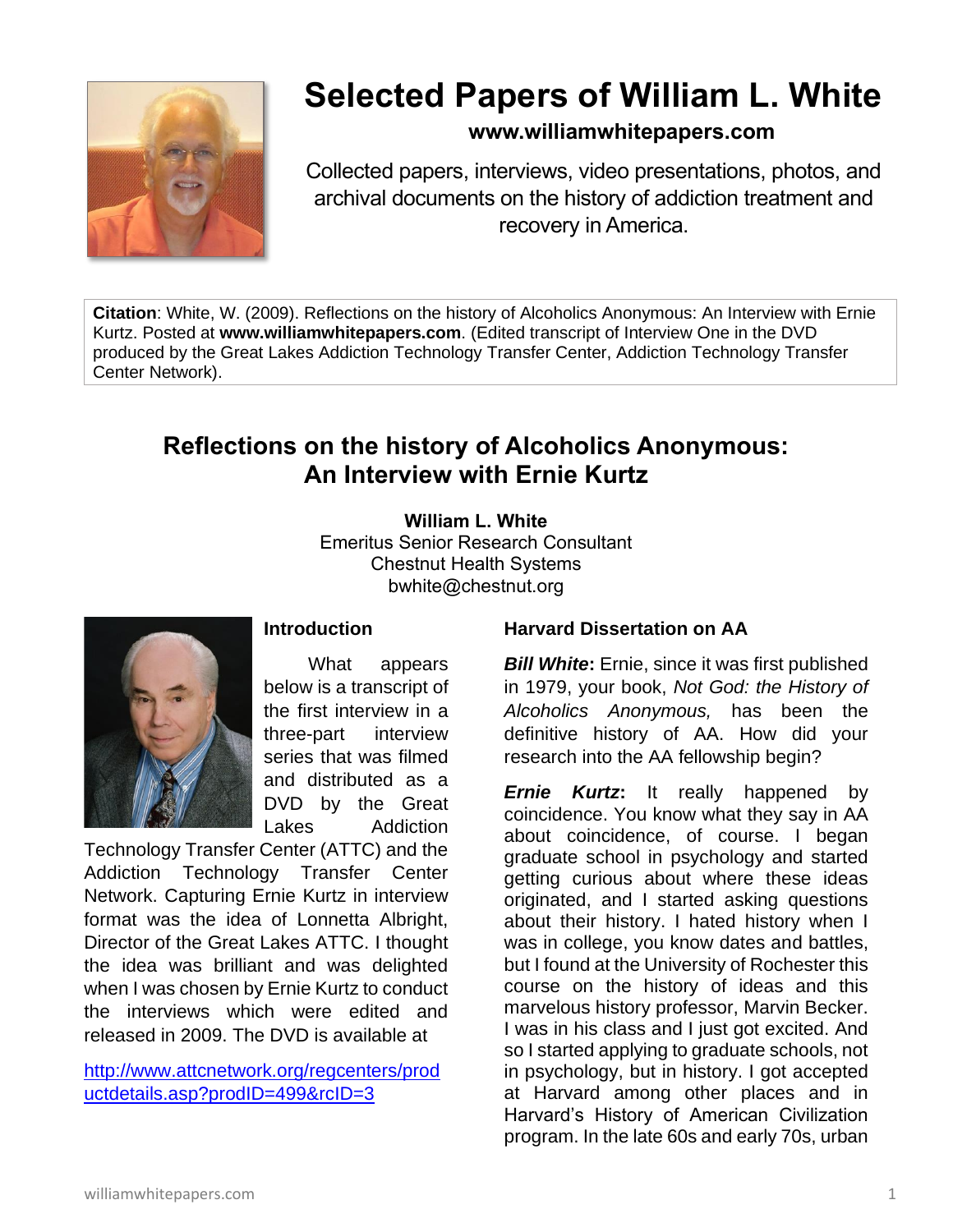history was the thing and so I started studying the city of Cleveland, Ohio.

I had never been there, never visited there, did not live there, therefore, it was new knowledge. Oscar Handlin, who was my mentor, was sort of excited about this, but it just couldn't hold together, so I started looking for groups of people that gathered not based on their ethnicity or on religion but some other kind of affiliation. Someone told me that AA had begun in Cleveland and I knew a cop who said he'd take me to meetings. So I went to meetings and I started hearing these things that I knew couldn't be true, like AA came out of the Oxford Movement, which was in 19<sup>th</sup> century England. It just didn't fit, and so I went back to Cambridge and started going to some other AA meetings and again hearing these things that I couldn't explain and began looking at them. Then the Cleveland dissertation just fell apart.

I don't remember who I was talking to exactly but it was 1975 by this time. Bill Wilson had died in 1971. I'd overheard the name. I didn't know who he was really. I guess I'd heard his name mentioned at AA and they said that they were putting together an archive and that Bill's letters were being organized. This sounded very interesting, and after a few inquiries I learned from Dr. Dan Anderson at Hazelden that AA was putting together its archives and Nell Wing who had been Bill's secretary for many years was the Archivist. Now this is a History graduate student's dream—a trove of neverexamined letters by a historically significant person!

*Bill White***:** And a movement about which no book has been written.

*Ernie Kurtz***:** It was the beginning of a new movement at that time and so I had curiosity and so I applied. Dan Anderson told me how to apply. I wrote to the AA General Service Office and the trustees and the two academics, George Gordon and Milton Maxwell, on the Trustees Archives Committee. Then I went and met them and we got along very well. And they gave me access to the AA Archives. It was just incredible. Nell was arranging them strictly chronologically, all of Bill's letters. She never had received any training as an archivist. She was a secretary. She'd been known in AA as a temp. You'd really have to read her book and understand her story, marvelous! And so, you know, one of the first things I did was suggest that Nell be sent to graduate school for archival studies at least for a summer, which happened. So I was on the ground floor of organizing these AA documents and I kept seeing these letters and by this time, I'm totally into this. I mean Cleveland had gone by the way and I just got into this new topic.

It was a different world then, I mean, when it got very hot at Cambridge and humid I'd go up to Maine on daytrips and haunt the book barns. I'd see these first edition of AA big books on the shelves in used bookstores for 50 cents, 75 cents, and I didn't bother buying them. I had a copy of that book, *Alcoholics Anonymous*. I knew the first edition was important, but that was available for me in the AA archives. I could have been rich if I'd bought them! I had just totally lucked into the topic at a point where there wasn't this interest in AA, and *Not God* got published at a time this interest was just beginning to burgeon. Again, it was luck.

*Bill White***:** How did your view of AA and the co-founders in particular change through your research?

*Ernie Kurtz***:** That's certainly been interesting. Of the little that I knew of Bill Wilson, I didn't like him. He'd been a Wall Street "hanger on" and a runner, he wasn't really a broker. He did some nice investigative work but he clearly worshipped rich people and loved capitalism and thought that Franklin Roosevelt was betraying America. If we met, I'm sure he wouldn't have liked me. At this point, I think I'm so smart. And so I began going through the letters looking for the intellectual threads. There was sort of this background impression of mine that this guy Wilson, from my Cambridge perspective, is probably a jerk.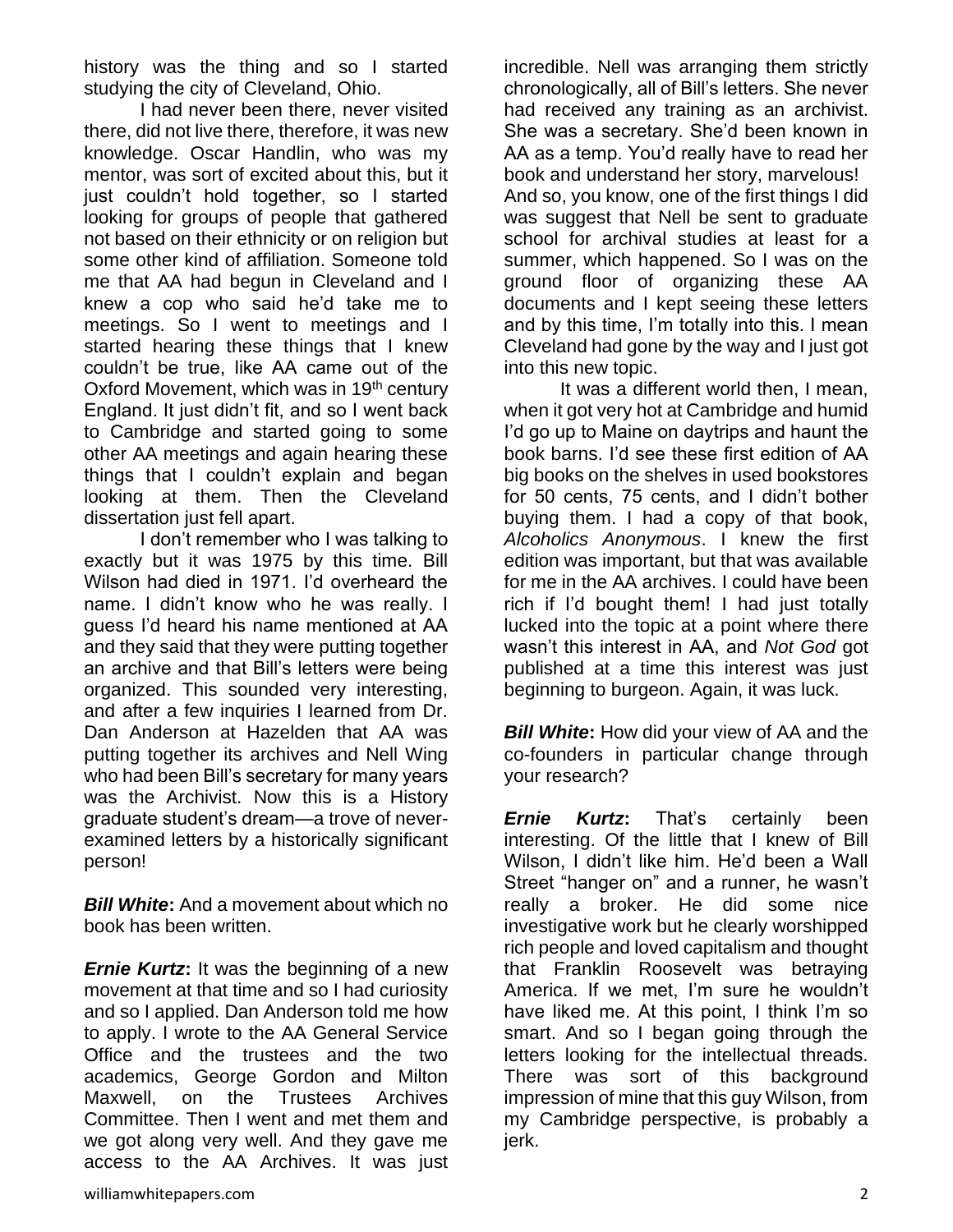And I'm not sure when . . . I was faithfully going through a lot of documents and I was setting up interviews. But first there was the immersion in the letters. People would write Bill about their concerns and their problems. Somewhere, probably before the thousandth letter and reading his responses, I slowly began to recognize the deep understanding and compassion of this man. He obviously could read between the lines of the letters sent to him. I'd read a letter he'd received and then I'd go to his reply and say, "What's he responding to?" I hadn't even noticed it in that letter and here I was trained in psychology. And there was his compassion.

Bill did have this streak of grandiosity in wanting, thinking he was great and wanting to be on top -- with which I could easily identify. But he knew it and he kept shooting himself down. He sort of made fun of himself, a "there I go again" type thing. Which I think is one of the saving graces of AA. Bill probably was in the position to have become a charismatic leader --you know, one of these dynamic people who have cults eventually. He recognized his own flaw, his tendency to grandiosity, which was tremendously significant in protecting AA from what Bill would call his "big shot-ism." He's aware of himself. Nell virtually worshipped Bill and I was wondering at the beginning why and of course, I came to understand why. Nell did not have a great deal of formal education but she had a great sensitivity and the fact that she was so impressed with him also influenced me.

*Bill White***:** I remember at one point you saying that one of Bill Wilson's greatest contributions was that he saved AA from himself.

*Ernie Kurtz***:** Exactly. Well, yes, he said that. He said, "I saved AA from myself." I think it was in a *Grapevine* article, too or maybe in a private letter or in As Bill Sees It. One of the uniquenesses of AA is precisely that it didn't become what other groups became before AA or after.

*Bill White***:** You've talked about the chemistry of the co-founders at times in some of your writings and the unique combinations of what Dr. Bob and Bill brought together in terms of that founding process.

*Ernie Kurtz***:** It's interesting. They're both Vermonters. And in Susan Cheevers' book, she develops the significance that both cofounders came from Vermont. We have some stereotypes of Vermonters, but Dr. Bob, he was a surgeon. He went to medical school and became a surgeon and surgeons work on one person at a time. They don't have a lot of outside interests especially, and they're very focused, and this is very good. I think that's important in a surgeon. Bill, on the other hand, is this glad-hander. He's making a living on Wall Street because he's able to read people and he traveled around with Lois on a motorcycle like to General Electric in Schenectady and hung out with the guys at the bar and was able to understand and sort of figure out what was going on at the plant that he could report back to those who were going to invest. So Bill was this glad-hander and it's amazing that these two people, if they had met in a bar, wouldn't have even looked at each other.

You cannot think that Dr. Bob did much bar hopping, of course, because surgeons don't usually drink in public, but they had nothing in common despite their common roots. There's nothing in common in the way in which their temperaments and personalities developed. Bob's great contribution was, "Keep it simple." I think when they first came up with what became AA, if it had only been Bill Wilson, AA would have been more franchised than McDonald's, and if it had been only Dr. Bob, AA would still be operating out of a roadside stand in Akron. The impact of these two on each other, even to the point of the tension between Akron and New York: there was divergence in the co-founders, but in the midst of that divergence was a tremendous respect for each other.

This is the amazing thing: today we talk about people in early sobriety as, "Oh,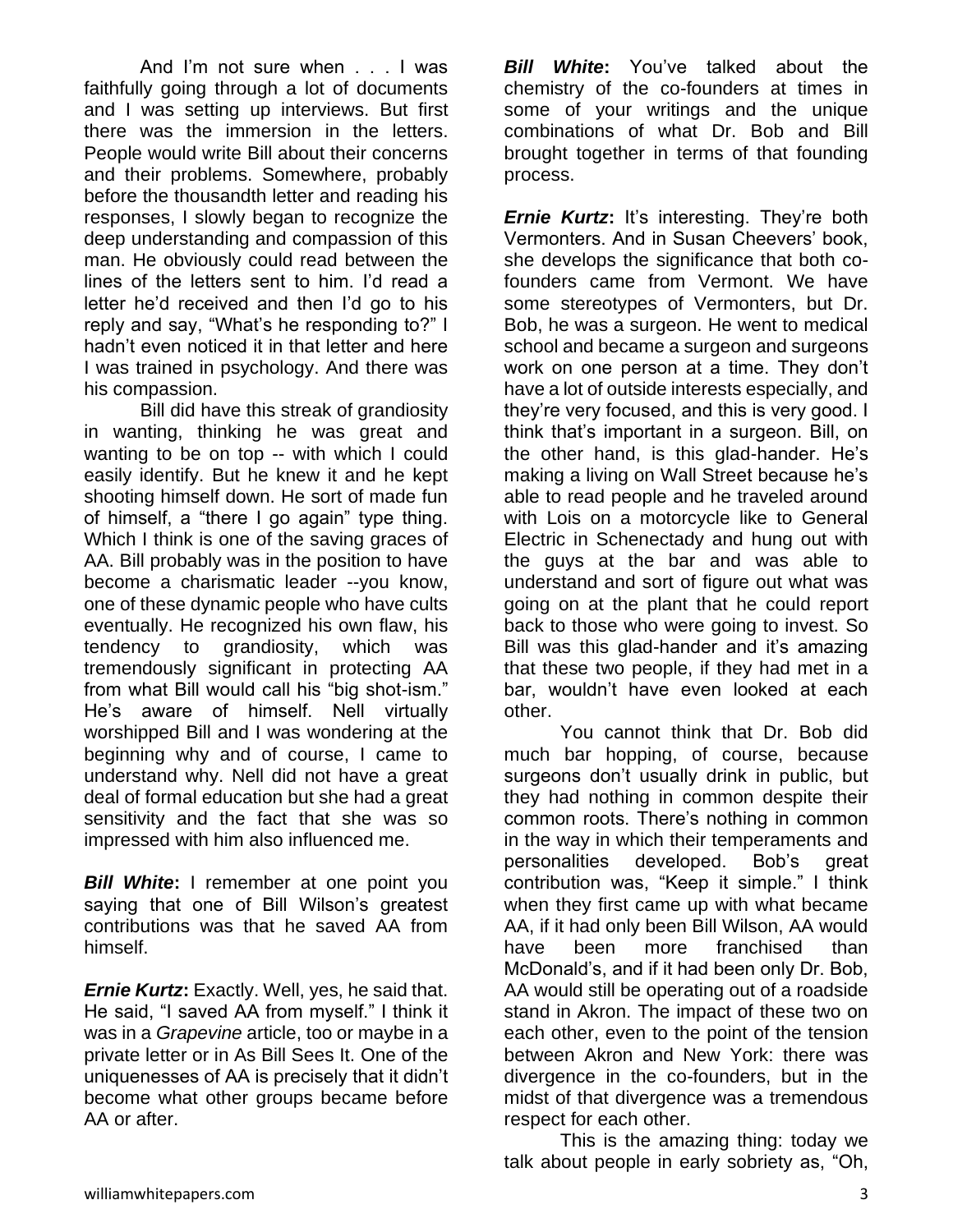they only have one year." You know, these were two people who were just months dry who developed this profound respect for each other.

#### **Public/Professional Response to** *Not-God*

*Bill White***:** You pulled the history together of the founding moments of the AA movement, and offered the first scholarly treatment of such depth on AA. What was the response of both the AA community and the professional community to the book?

*Ernie Kurtz***:** It's really interesting. I wasn't writing a book, I was writing a dissertation, and you know, if you're writing a dissertation, you're writing it for three to five people because you want those letters after your name and you want to get a job. After I received my PhD in 1978, Hazelden expressed an interest in publishing my dissertation. Oscar Handlin wanted to see it published. He thought it was a good study, and that always helps. I sort of went with Hazelden because they said they would keep it in print whereas commercial publishers wouldn't. I'm very glad that I made that choice because they have kept it in print.

When I was first doing the research at the AA archives, the archives were on a different floor than the general service office (GSO). The people at GSO saw me as something of an intruder. They're very generous if any ordinary AA walks in there; they are that person's servant. They're marvelous. But I wasn't a member; I was there as a researcher. I got the cold shoulder, although Nell, of course, was very warm. This was okay. I mean, you're doing research; you don't necessarily need to be loved. So I did the dissertation.

I gave a copy to Lois and it went through the processing of becoming a book manuscript. Milton Maxwell, who by that time was the head of the trustees called me and he said, "You know, early in the book you mention Bill's experimentation with LSD, and the other trustees have asked me if you would cut that from the book." And he said,

you know we had the agreement that in the dissertation there can't be prior censorship but now this is not a dissertation, you're going to a book publication. And I said, "Wow." And I went to my academic mentors, Oscar Handlin and Bill Hutchinson. I said, "You know, this is what I've been asked. And out of respect for AA I don't want to do something that would be injurious to them but on the other hand as I told them, I don't think there's anything that I can do that can injure AA."

Both of them, but especially Oscar Handlin, said, "Well, this is part of your story. The way in which you treat this is that Bill's thirst for alcohol became the thirst for alcoholics. This thirst ties him to this part of his story." And so I gritted my teeth and prayed over it and decided to leave it in the book and so the book was published. From what I heard, they were holding their breaths at 468 Park Avenue South which was where GSO was located then. (I wasn't exactly holding my breath; I was looking for a job at that point.) The first 300 calls that got to New York were people saying how wonderful the book was because it doesn't turn Bill into a Tin God or some kind of a saint. We see Bill and all of his flaws. And this was such a wonderful description and of course since AA is the fellowship, the folks at GSO were happy.

And then I could visit AA and they were nice to me (laughing) at the desk when I stopped by the office. In the professional world, there are some advantages to going to Harvard. This was a dissertation approved by Harvard University and by one of the leading historians of our time, Oscar Handlin. I worked hard and it was good dissertation. I did have someone question, "Why didn't we hear about this [AA history] sooner? It has this depth to it." And my response was that nobody had studied it before, and that's in part because these documents became available at this time and I was the fortunate one to do it.

*Bill White***:** The depth of the book seemed to create a means of connection between AA and the professional community. Was that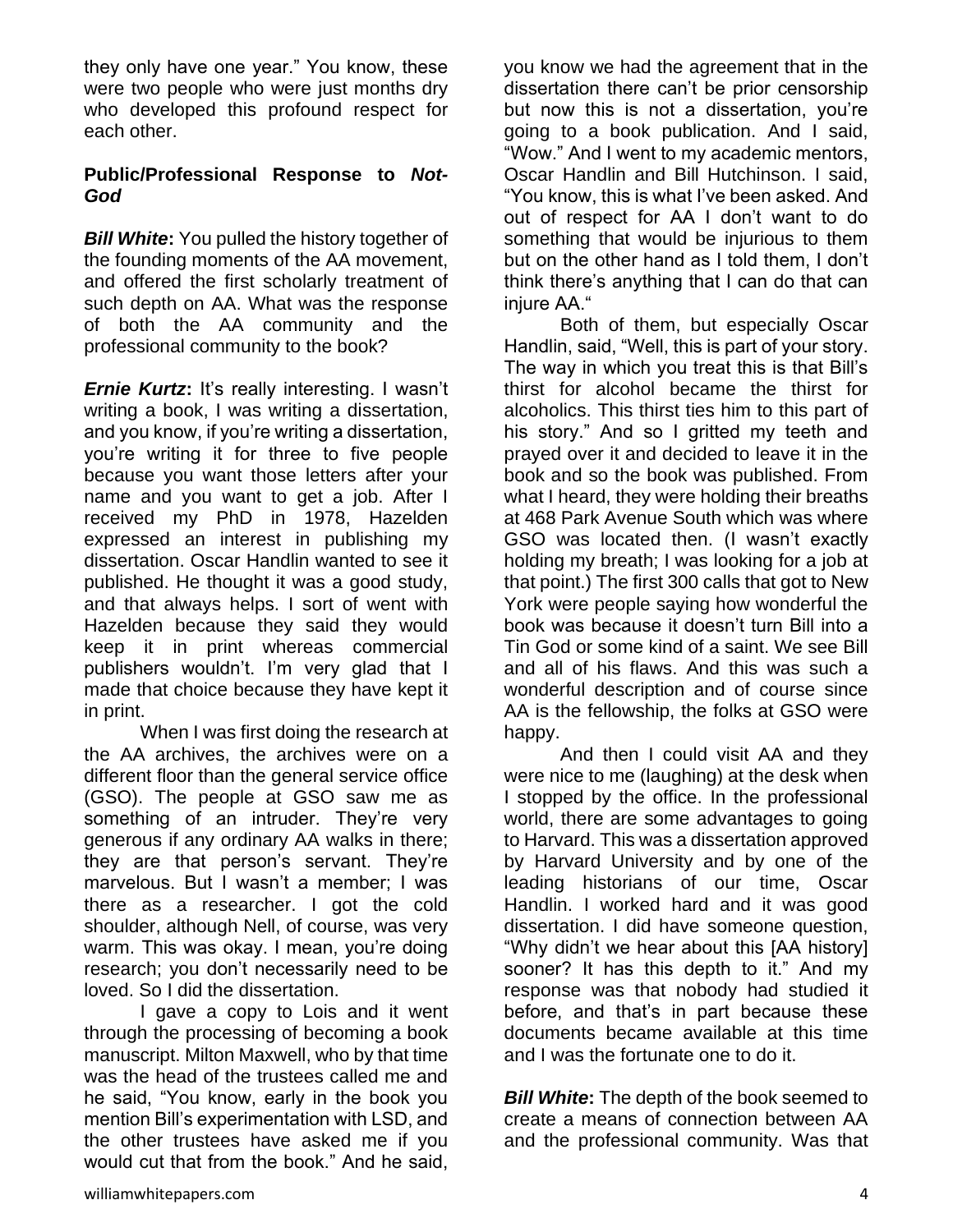an intended or an unanticipated side effect of the book?

*Ernie Kurtz***:** It wasn't an intent. Well, I guess it was in the back of my mind. It bothered me as I was doing my research and also as I was researching alcoholism to understand something about what this was about that professionals and members of AA didn't trust each other and didn't like each other much. This sort of bothered me because I knew good people in both camps. So I didn't aim the book that way, but I think my whole career professionally has been aimed at bridging that gap. These are people who speak two different languages. The language of recovery is basically a language of spirituality; this is different from the professional language, which comes from the various disciplines and the sciences.

There are wonderful, caring people in both places and the alcoholic doesn't have too many people who care for him. Alcoholics in their drunkenness are not very attractive people. So if anybody's in this field, they are compassionate people, back in those days especially. There wasn't any money in this field. I think my greatest joy about going around and teaching about AA. I would go in to a strange city and go to a hall to do a presentation and it would be half professionals and half alcoholics who were AA members. And they'd usually be sitting on opposite sides of the room. There would be a literal separation. I'd walk in and they'd be talking to each other on one side and they'd be talking to each other on the other side. If when I left, they were talking back and forth, I knew I had been a success. I saw there was a bridge built. In fact, Oscar Handlin once called me a bridge builder. I felt so much that these two caring communities needed to be more respectful, needed to really know each other, not just go by superficial stuff.

#### **AA's Historical Context**

*Bill White***:** As you think back on the development of AA, could AA have occurred anytime other than when it did?

*Ernie Kurtz***:** Oh dear. This is my bias as a historian I guess. You know the beginning of the book *Twelve Steps and Twelve Traditions* in the discussion of Step One, Bill talks about being bankrupt. AA I think could have only come out of the American 1930s - - after the crash of 1929 and the Great Depression taking effect. For the first time, this "go get 'em" optimistic American culture hit bottom. Some people who had been titans of business and were doing very well - - suddenly they were rummaging through garbage pails outside of restaurants. Some restaurants were cooking food even though there was no one there to buy. There was this trying to put on this illusion where everything's okay, when really, it wasn't. This effused the culture.

Nineteen twenty-nine was to the United States what 1914 was to Europe. The outbreak of World War I and the Great Crash, the end of this idea of, "All we have is ongoing progress." Europe suffered this with the outbreak of World War I. We didn't that much. World War I didn't mean that much here. We entered, and rather quickly the war was won, so if anything, the 20s were very optimistic. But in the 1930s, during the Great Depression, people were really depressed, psychologically as well as economically. The culture hit bottom.

People who had been used to controlling things learned that they were powerless, and I think that it was in this clash that some first discovered AA . . . that level of business-people who had to confront their powerlessness. So, to me, AA could have only come out of the American 1930s. I'm sure all the historians would bring different perspectives but I see it so much as coming out of that era. And it's the era out of which neo-Orthodox thought comes in and the theology that goes on – Niebuhr's realism and the recognition of powerlessness. There are other threads that go on at this time, but this is the culture of the moment, and AA is born into this and takes its early nourishment from it.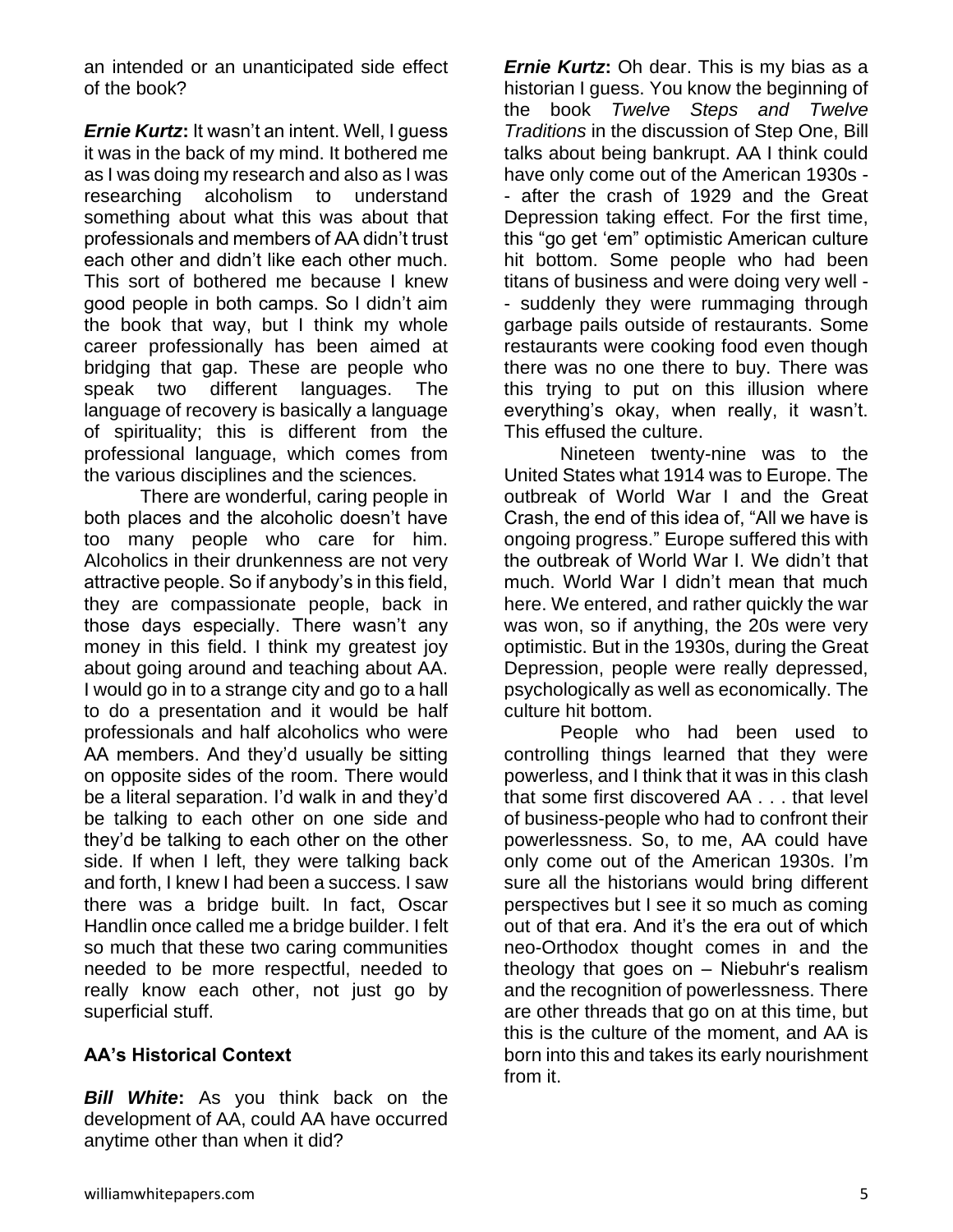#### **Formulation of the Twelve Steps**

*Bill White***:** I'm thinking of the 1935 to 1939 period when the experiential building blocks of the steps are going to come into place. What are the elements that came together in this crystallization of the steps and what do they tell us about recovery?

*Ernie Kurtz***:** The acceptance of powerlessness and the importance of honesty are the two things that come out especially. I think that those are the two ideas. Honesty with self and honesty with others you see in the inventory. The steps were derived from practices of the Oxford Group. You see this emphasis on recognizing powerlessness, admitting the fact that there was nothing you could do about this directly, except being honest with one's self and others about this. Samuel Insull, the great utilities mogul, was in jail for embezzlement. Business is based on trust, and suddenly the trust had been betrayed. People had money in the banks that they thought was secure. And the bank doors were locked and there wasn't any federal deposit insurance in those days and people lost their savings. And so the importance of honesty became highlighted. And I think those are the two most powerful elements that would come through. If you page through "How it Works" in the AA Big Book, the word, "honest" appears five times.

*Bill White***:** We've both referenced in some of our writings the many pre-AA recovery mutual aid societies didn't survive their founding generation. What do you see as the real key to AA surviving and thriving when so many of its predecessors did not?

*Ernie Kurtz***:** I think that question might be beyond an historian's reach. But there are things that can be pointed to. The uniqueness of AA, I think, is the vulnerability of its leaders and their recognition of their own vulnerability. I think Bill and Dr. Bob realized that they were one drink away from another drunk. Dr. Bob supposedly had the craving to drink at least until very late in his life. He died in 1950, but as late as 1948 he

talked about the craving to drink. The way he managed that was by going out and working with another alcoholic.

Bill did not have this craving experience, but I think it's very ironic that apparently on his deathbed in sort of a delirium, he asked for a drink. Some people have said, "Oh, how terrible. That invalidates AA." No, that proves that this disease is "cunning, baffling, and powerful." Here's this alcoholic out of his mind really at the moment of death -- how natural to be asking for a drink. I think it's a beautiful conclusion. But during their lives, there was this recognition that in this group the power comes from the ordinary members. Power flows upward. Other democracies supposedly work that way. I know in a democracy we get the best government we can afford, but AA is the only institution which genuinely has not imposed anything on its members. I think that one of the many uniquenesses of AA is this freedom.

#### **AA's Twelve Traditions**

*Bill White***:** That democracy and that freedom really got tested in the 40s when AA went through as you've written in your book the explosive growth period and all the troubles local groups were experiencing. How do you describe the process out of which the traditions emerged and their subsequent importance?

*Ernie Kurtz:* Again it's almost a providential thing. AA's Big Book was published in 1939. AA begins to sort of flourish, and then we get into World War II and this is a big deal. World War II ends, of course, but I think we too easily forget how it ended -- except for those who are as old as I am: atomic power, the atomic bombs, which no one had even conceived of except for the physicists. We didn't understand. We knew it was a new world. And then the soldiers come back and because there'd been a depression, the idea was to demobilize slowly or else you're going to overwhelm the economy with all of these unemployed ex-servicemen. And it didn't work that way because people wanted their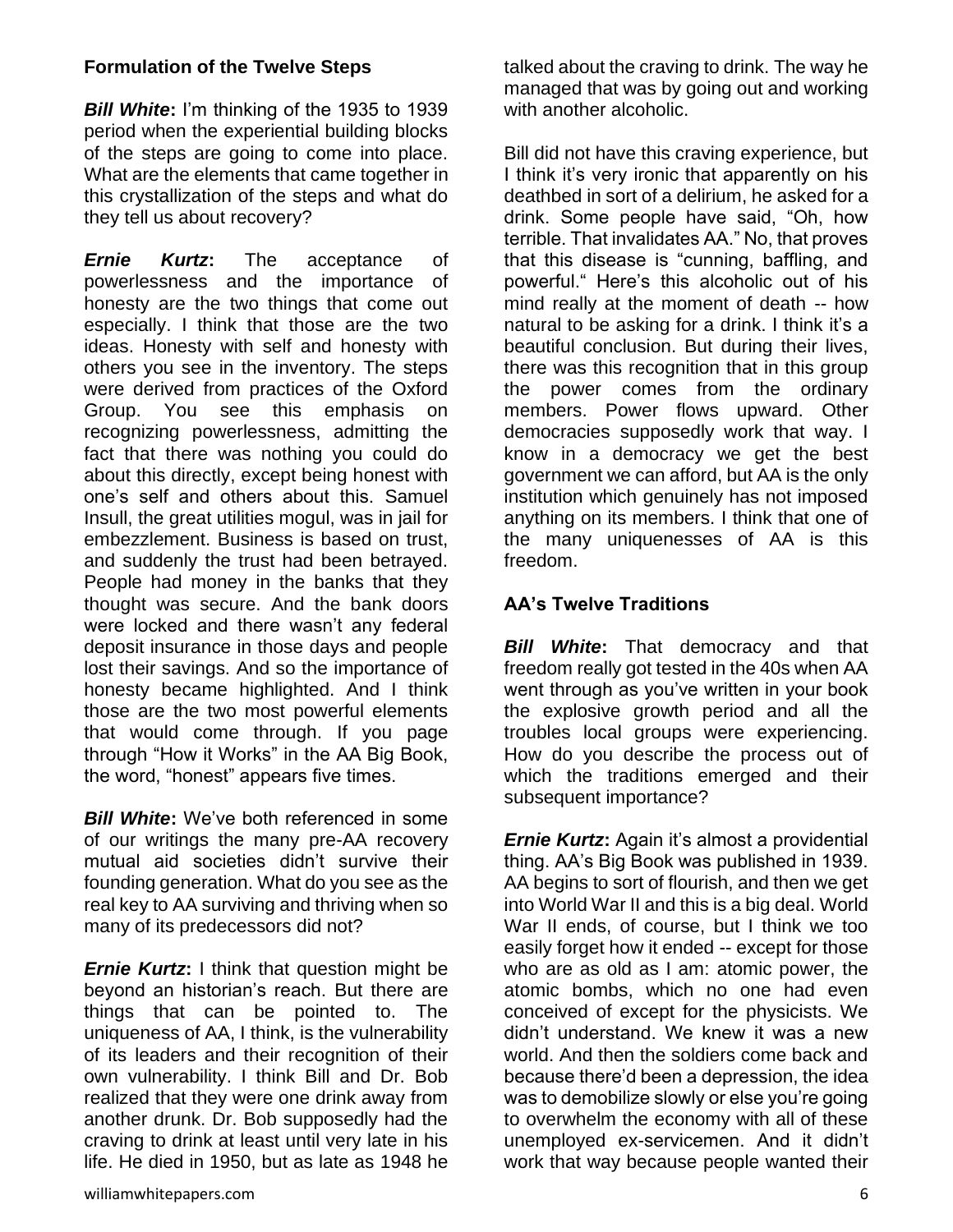boys back, but also during the war years, people saved their money in savings bonds and suddenly money was available and they are able to purchase consumer durables. No refrigerators were manufactured, no automobiles were made in the war years. And suddenly, the industry that had really geared itself up, modernized itself, to produce war materials turns to producing consumer durables.

The soldiers just came back, and being normal young men, they wanted to get married and start raising families and they started exploding out into suburbia and building homes. And of course those who are alcoholics start AA meetings wherever they go. And then there's this thing that everybody seems to think that the best AA group is where they came into AA. So you get somebody from Vermont and somebody from Virginia who meet out in Missouri and they decide to start AA and they have very different ideas about how to run AA. But of course all you need to start an AA group is two alkies, a pot of coffee, a big book, and one hell of a resentment. So they went on and there were a lot of new AA meetings. Bill once said that if AA has adopted all of the rules that people submitted, no one would be able to qualify for membership in AA. The rapid spread is providential because otherwise there might have been the tendency to impose rules about who can and cannot be an AA member and what you can do and what you cannot do in an AA meeting. In fact, that's what happened; but it happened so quickly and in so many places at once that it was just totally unmanageable -- a different aspect of progress. Bill and the Bob realized this and didn't try to manage it.

Earl T. from Chicago is credited with suggesting to Bill that out of this massive experience that was being gathered together by people in AA, maybe they could put together what became the Twelve Traditions. For example, at the beginning, the only requirement for membership was "a sincere desire to stop drinking." But after not too long, some alkies started asking, "What does 'sincere' mean? How do we decide who has a *sincere* desire," so they cut out that word and all that was required was a

desire to stop drinking. The Traditions are to the spirituality of the fellowship what the Steps are to the spirituality in the individual. There is a spirituality in the AA fellowship and that spirituality is fostered and safeguarded by those Twelve Traditions. This is AA's uniqueness. For AA, these traditions have proved to be utterly protective.

*Bill White***:** Ernie, you've also talked about some of the close calls AA's experienced particularly through the 40s in terms of money and professionalism and ego and the importance of the traditions in surviving managing such issues.

*Ernie Kurtz***:** This is how AA evolved. They found out what worked and what didn't work. It's interesting. It's the same thing with the steps; people forget this. Some of the early members of AA came into AA before the steps were formulated. They tried doing different things and they didn't work and they went out and they drank and they died. And so we honor the people who came round and made it into Oldtimers status, but part of what keeps members sober today was learned by people who drank again and went out and died. Those who were left behind said, "Oh, that doesn't work." It was the same thing with the traditions. Some of these groups tried to do some of these things that they were suggesting and they fell apart or the members drank again. There was this one group down in Arkansas, you may remember the classic story: one of the AA members from Cleveland was traveling and stopped in on this group, and at the meetings they had a big pitcher of beer on the table and they drank beer throughout the meeting. And there was the question of what AA should do about this? Basically, Bill's answer was, "We don't have to do anything. The beer will take care of it."

When Father John Ford was criticizing Bill for the fact that AA was an anarchy lacking in discipline, Bill said, "We have one great disciplinarian, John Barleycorn." So some of the groups did go off the deep end, and in fact that still happens. Recently in the Washington, DC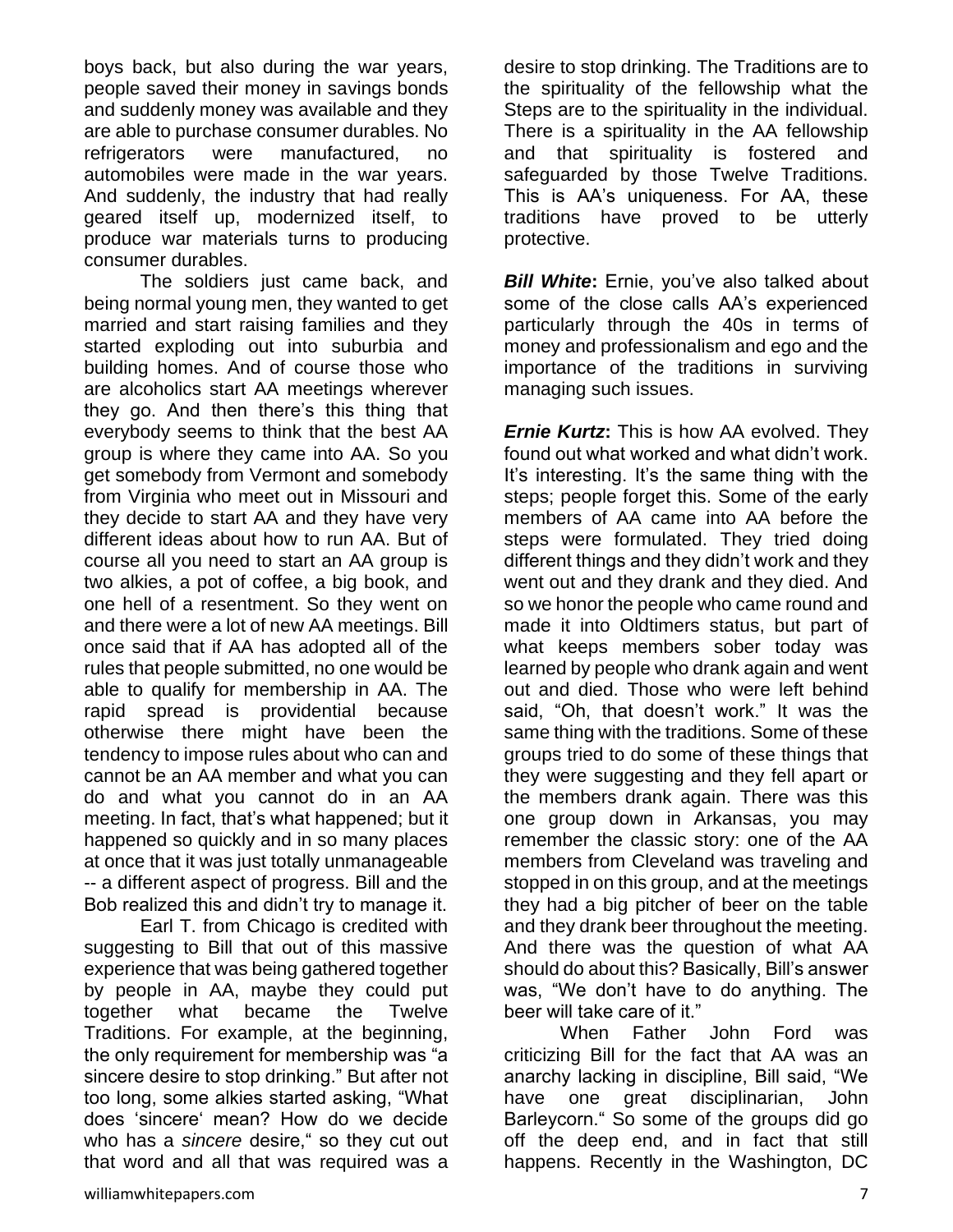area there was a group that had clearly fallen away from the AA tradition, and there is this marvelous way in which the fellowship handled that situation. When such groups veer off course, everybody else sees how important the traditions are. The traditions were formed that way. Just as with the steps, they saw what worked was by observing what didn't work. And that's why we have the power of the Traditions. They are truly founded on experience.

#### **"Real AA"**

*Bill White***:** Those traditions were also tested by the explosive growth of treatment. AA members began to worry about the relationship between treatment and AA and about whether the historical AA was being lost. That prompted you to write about what you called "real AA."

*Ernie Kurtz***:** I always wince when I say "real AA." What started bothering me was professionals were saying, "Well, you know, what you describe is great but that's not what happens here. That's not AA around here." There are varieties of AA, and there are especially in the era of treatment counterfeits of AA. There's a possibility of confusing spirituality and therapy: these are two good realities, but one is not the other and if you mix the two and confuse them, they both suffer. And so as guidelines, I evolved these five things that will help you recognize a real AA meeting. And the first one is the vocabulary that's used. In AA they use the vocabulary of the steps. And they talk about powerlessness and they talk about inventory and they talk about making amends. There are 200 words exactly in the Twelve Steps and real AA is centered around those words.

If you go to a meeting and they're talking about being the child of an alcoholic or co-dependence or some of these esoteric "my psychiatrist told me," "my norepinephrine is not in balance" stuff: this might be marvelous and it might be helpful, but it's not an AA meeting. In real AA, the language is the vocabulary of the Steps with the vocabulary of spirituality, not of therapy, as important as therapy may be. The two are

distinct. Real AA uses what Bill called, "the language of the heart"--the language of recovery, the language of spirituality.

Second, there's the prevalence of humor in AA. People who are not alcoholics have a hard time understanding what these guys are laughing at.

**Bill White:** I've heard you share the story about how when you were doing your research you could tell in which rooms AA and Al-Anon meetings were being held.

*Ernie Kurtz***:** In the Boston area, a lot of the meetings were held in church or school basements, and I got this meeting list, and I'd go to these Catholic churches where I knew that there was an AA meeting and an Al-Anon meeting both going on. This was before I knew enough to come early. The important thing when you go to a meeting is get there early. The important part of the meeting is before and after. But then I would arrive a little bit late and I'm wandering the halls with the doors closed and I'm thinking, "How do I tell which one is AA and which one is Al-Anon?" Very easy, I learned. I'd wait until I heard a burst of laughter—that was the AA meeting, come on in. There's not much to laugh about in the Al-Anon room. It's probably more difficult to be married to an alcoholic than to be an alcoholic. It's more difficult to love an alcoholic than to be an alcoholic, so this is not a criticism of Al-Anon at all.

The greatest contribution of AA humor is the juxtaposition of incongruities, putting together two things that don't belong together. You know, the pompous person falling on a banana peel. There's no funnier combination of words in the English language than "sober alcoholic." Stop and think: these two words, before AA, could not be used together. And alcoholics recognize these incongruities as part of their storytelling. We cannot see our own incongruities, but storytelling holds up a mirror so that you're not laughing at the person telling the story, you're laughing at glimpses of yourself that you get when the person is telling their story.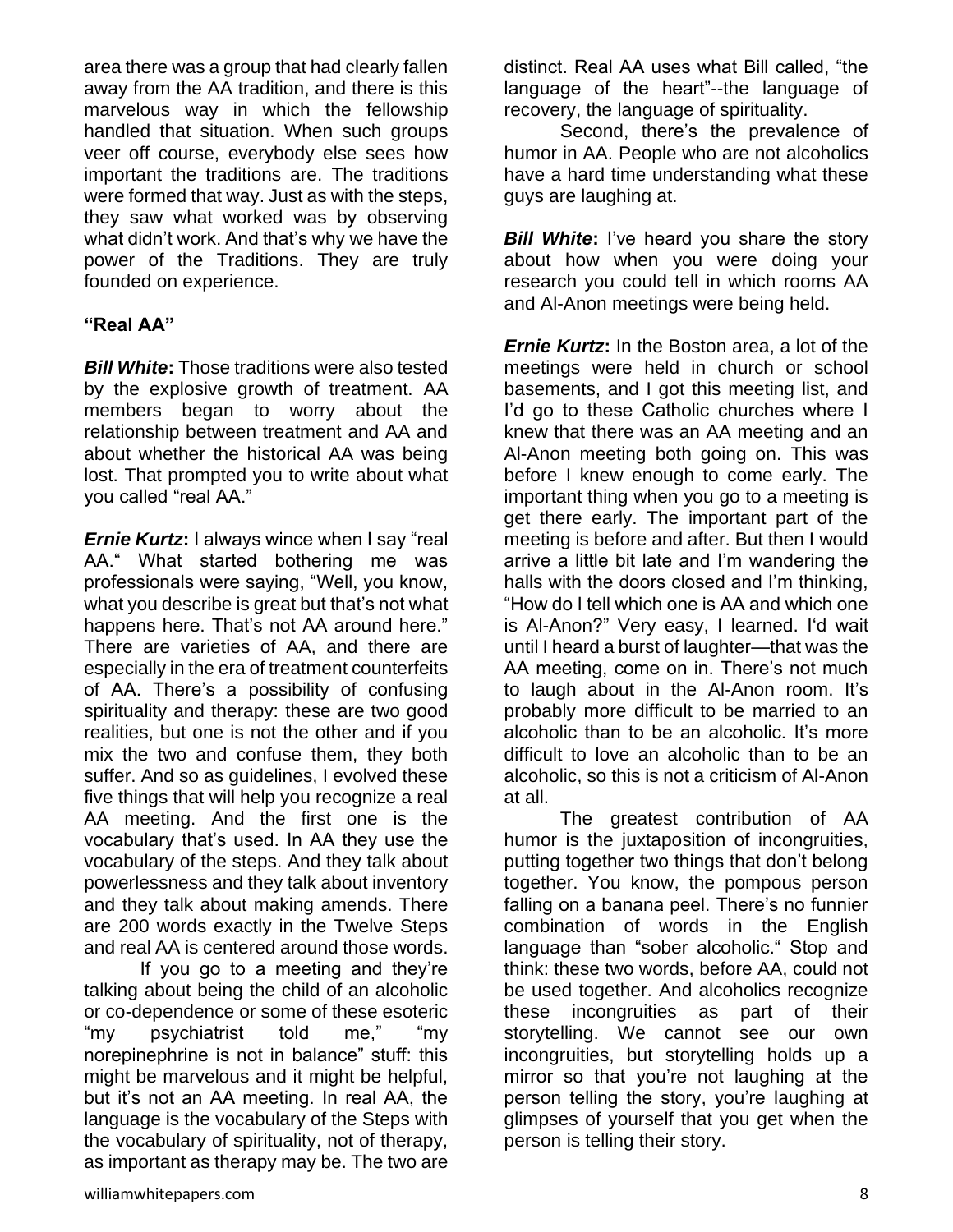Third, one person I was consulting years after the book was published was telling me about meetings he was going to, and I said, "Well, you know, at these meetings do people tell what it used to be like, what happened and what they are like now?" And he said, "Well, we do some of that but mostly we come in and we talk about how we're feeling that day." Well, this is good and there are groups that vary and it's very important to go in and tell what you're experiencing in the way of emotion that day and all, but the format of an AA meeting is that we go in and we tell our stories. "Our stories disclose in a general way what we used to be like, what happened, and what we are like now": that is the AA story style.

The fourth element of real AA is what we talked about earlier—loyalty to the traditions. You probably have to stick around for a while before you can tell if a group is following the traditions. I think that if you realize that a tradition is being violated it's a sign that there's something wrong here.

And the last element of real AA is the most impossible one to emulate. The word, "community" does not capture it. People are in AA meetings, not because they want to be there but because they *need* to be there. No one ever goes to AA because they want to. They go because the judge told them to. They go because their loved ones said, "You go or I'm gonna kick your sorry whatever out of this place." And this idea, it's so difficult for those who've not been in desperate circumstances. I think maybe that for some people with certain terminal diseases or medical conditions that get them to a mutualaid group, it's the same sense. They don't get in there because they *want* to, they get there because they *need* to. The person who captured this for me I met on an early visit to Michigan. He said, "Yeah, you know, I didn't come to AA to save my soul. I came to save my ass. But then it was about two years before I learned that they were connected." And so a different kind of community is formed. The word, "community" almost doesn't capture it. We are here because we *need* to be here. The very real sense of, "I'd die if I wasn't here." That is powerful, and again, if you're attentive at any meeting you'll

get this sense. Not from everyone, but it's been at every meeting I've ever gone to. I've been in a lot of diverse meetings in a lot of diverse places, and that sense is always there in some way.

#### **AA Scholarship since** *Not-God*

*Bill White***:** Ernie, we've talked about the development of the steps and traditions and the ongoing history of AA. Can you talk a little bit about the scholarship that's been done since the publication of *Not God*?

*Ernie Kurtz***:** Again, the interest exploded at just about that time, and some wonderful scholars came in from the more general alcoholism field and from psychology and sociology, especially Bill Miller and Robin Room. We started getting serious studies of AA and other people started writing dissertations. After *Not God* was first published and I first started teaching, they'd say, only Harvard would have the chutzpah to accept Alcoholics Anonymous as a dissertation topic. Well, this proved that it could be done, and soon other students were approaching various aspects of AA. I became sort of a node for people who were seriously studying AA. They would get it touch with me, which was marvelous because I was able to connect people with each other. You know, this is how we met and look what we've done for each other.

The scholarship has continued although the dissertations have slowed down a bit because graduate education in the humanities and even in some of the social sciences has slowed down considerably. The scholarship is of varying quality. I mean some of these 160-page send-it-in-by-mail doctorates by some people have included very shoddy scholarship on AA. But I think that especially the presence of people like Bill Miller, Robin Room, you, myself even those who are not as much directly about AA like Alan Marlatt are making good contributions, though I think the scholarship has fallen off a little more recently.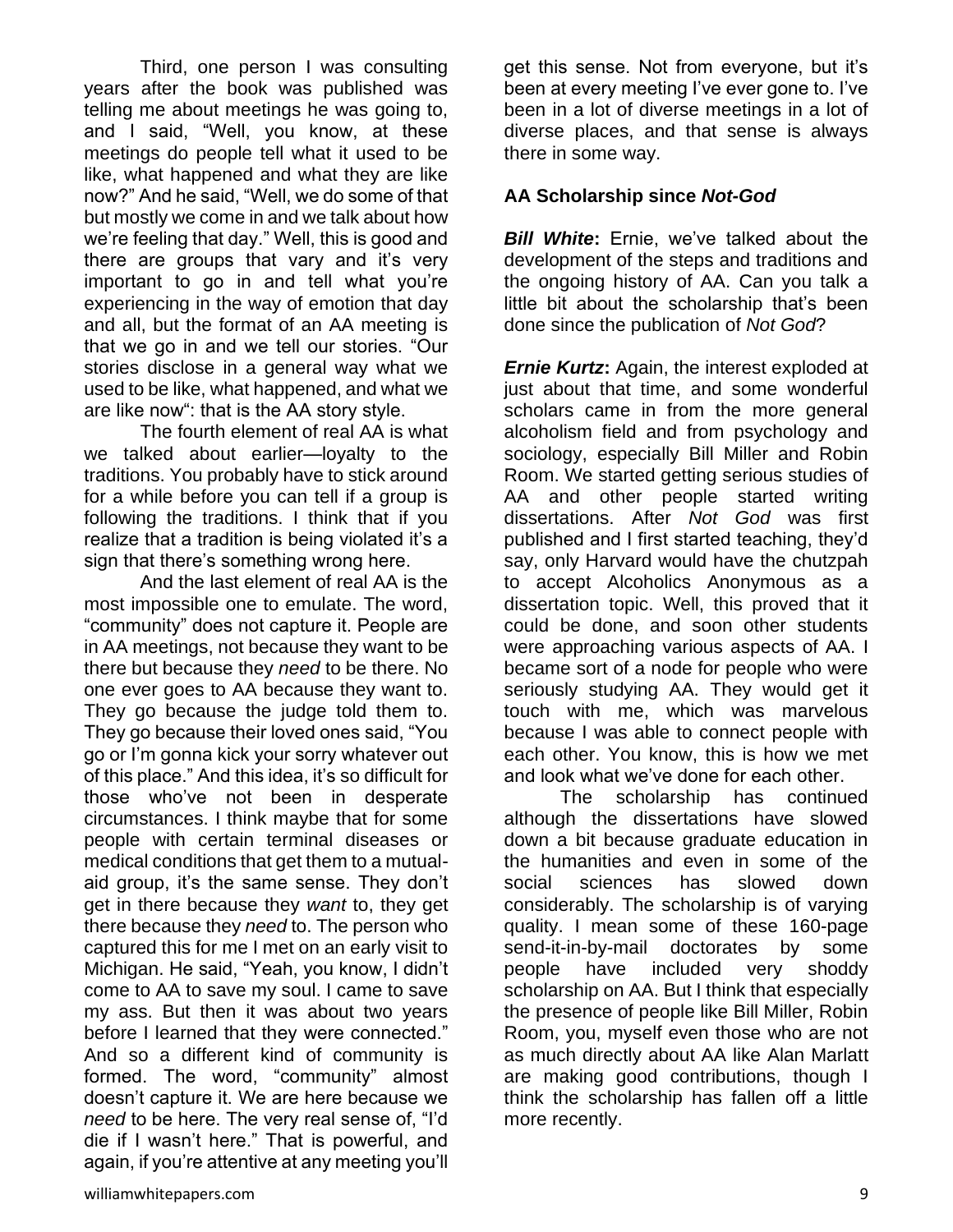*Bill White***:** What do you think of the biographies of key AA figures that have been added since the publication of *Not God*?

*Ernie Kurtz***:** I think it's great that we have the biographies of non-alcoholics like Dr. Silkworth and Sister Ignatia and how these people were able to become honorary alcoholics. Some used to say only an alcoholic can help an alcoholic, but if you look at AA's history you find these nonalcoholics like Silkworth and Ignatia. What they did have? They had experienced in their life what mystics have called "a dark night of the soul." Something happened in their lives where they hit bottom and the great thing about those biographies is we read these stories and we come to understand that you don't have to be an alcoholic to help an alcoholic. You don't have to have a disease to be curing others of that disease. You have to somehow touch your zero spot--the hole in the center of your own being -- and the biographies that have been done I think convey that. They vary in quality and you know we scholars can nitpick. We can tell you what's wrong with all of these other works, and I can even tell you some things that are wrong with *Not God*, which is why I keep waiting for it to be replaced.

#### **Future of AA Research**

*Bill White***:** Let me ask you to elaborate on that last point. I've heard you say many times that you hope that there will be an updating of your research on *Not God*.

*Ernie Kurtz***:** I'm embarrassed. Something that's authoritative for 30 years, there's something wrong. And part of it is no one was ever allowed access to the AA archives like I was. It was just impossible  $-1$  was there on the ground floor and nobody else is going to get to rummage through the letters the way I did. You can't do that after a certain time. But so much has been discovered. The AA History Lovers listserv and a lot of other people have discovered so many things about AA.

*Not God* is a history of ideas, but we do not know a lot about the economics of early AA. We do not know much about the interpersonal actions or relationships among people in early AA. It is really time for the whole AA story to be told from a different perspective than the history of ideas. I did a pretty good job on the history of ideas. Somebody maybe will revise that eventually, but I think what's needed is a history that will incorporate all of these things that have been learned since and coming from different perspectives. I discovered something in the middle of my work: I stopped writing the dissertation and I started telling a story. And that's why you've got Part One and Part Two. (Laughing) Basically it's a story, and we just need that story told from different perspectives because there is no single story. I'm sure that the story that your wife would tell of Bill White and the story that your daughter would tell of Bill White would be the same Bill White but would be two very different stories. Well, the same is true of AA. I came at it from just one perspective.

*Bill White*: I think one of the most interesting articles you've done since the publication of *Not God* is one you co-authored with Bill Miller on popular and professional misconceptions of AA. Could you talk about some of those major misconceptions?

*Ernie Kurtz***:** I knew you were going to ask this, so I took out the article because it's hard to remember eight things. I'm at the point of senior moments right now, having had my seventy-second birthday recently. But these are the points that we made in that article— "AA writings do not assert that there is only one form of alcoholism or alcohol problems. They do not assert that moderate drinking is impossible for everyone with alcohol problems. They do not assert that alcoholics should be labeled, confronted aggressively or coerced into treatment and being helped. They do not say that alcoholics are riddled with denial or other defense mechanisms."

#### That vocabulary is totally meaningless.

"They do not say that alcoholism is a purely physical disorder. They do not say that alcoholism is hereditary. They do not say that there is only one way to recover." In fact,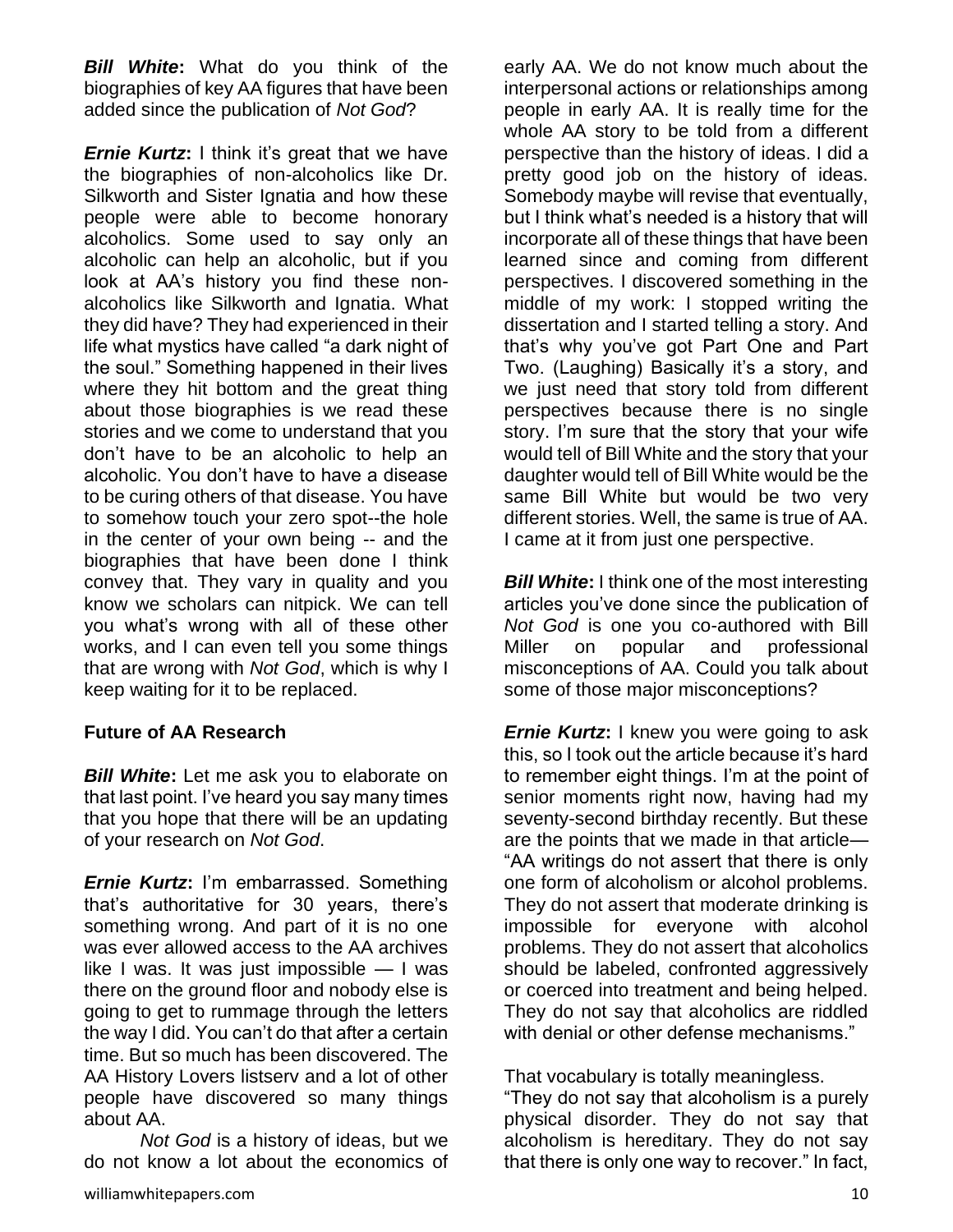Bill explicitly said that AA would perhaps help best those alcoholics who needed it.

"They do not say that alcoholics are not responsible for their condition or their actions."

And these are misconceptions that people have about AA because some AA members have said things that convey them. The problem when you have over two million authoritative sources is that they're not all going to agree, and New York [AA General Service Office] is not going to say: "this one is right and this one is wrong." New York says nothing. New York collects them. Read the A.A. Grapevine, if you want to hear diversity. Go to a meeting if you want to hear diversity. And people have opinions about some of these issues, but these are opinions. AA does not say any of these things.

People should read that Big Book chapter, "More About Alcoholism. "If you think you can drink like a gentleman and you can do it, our hats are off to you." And some people have said, "Oh my God, how terrible. I mean, this is a fatal disease. Someone might die of that." Yes. You're right. It's a fatal disease. Well, you know, if someone needs to discover their powerlessness and they're not doing it, this may be the only way they will. And it says that in the Big Book.

And not everything in the Big Book is necessarily right. There's something else to remember: this is not sacred scripture. These are ideas pulled together by a bunch of drunks who had less than four years' sobriety. The Big Book was not handed down on stone tablets from on high. Not too long ago an early version of the manuscript has become available. An investor had held in a vault one of the late drafts of one of the multilith copies before they sent the final copy to the publisher, and there are a lot of marginal comments that people made on the original draft. Well, everyone who has seen that multilith draft notes some differences from the book itself. Apparently there are some ideas floated that did not make it into the Big Book. That draft makes it very explicit what ideas were floated that were not incorporated.

*Bill White***:** I'm wondering also about factual details that would change in a new edition of *Not God*?

*Ernie Kurtz***:** Later digging by hobbyists as well as scholars has uncovered a few small factual errors but I think the most intriguing one is the question of AA's founding date. All the sources I used, including the words of Smith and Wilson themselves, said June 10, 1935, was the date of Dr. Bob Smith's last drink, and I accepted that.

But eventually a history-buff attorney in New Jersey who wanted to write a very exact story of AA in that state researched that medical convention that Bob went to and returned home from drunk. And as it turns out from the dates of that convention, Bob's last drink had to be June 17<sup>th</sup>. Everything had to happen a week later. I suspect that the way in which this error was made was very simple. One problem in researching the AA story is that Bill and Bob often contacted each other by telephone. There are few records of their exchanges in writings: Bill was a writer but Bob wasn't. So I'm pretty sure it went something like this. Bill is writing up the story and he calls Bob and says something like, "Bob, when was it, you know, you came back from Atlantic City and we picked you up and we took you home and we dried you out . . . . Okay, early June, so let's see, uh, uh, June, June  $10<sup>th</sup>$ , yeah, sure, Okay." I mean, people don't remember dates. In those earliest years, people in this "day-at-a-time" program did not think in terms of anniversaries. I think it's very funny that for all of the calendar-worship in some later AA, it's ironic that AA doesn't even know its own founding date, which is Dr. Bob's last drink on June 17<sup>th</sup>, 1935.

**Bill White:** You mentioned the multilith manuscript. We also seem to be getting additional archives beyond what you had access to in your research.

*Ernie Kurtz***:** Other people's papers are coming together. Sue Smith's materials, Dr. Bob's adopted daughter, Sue Smith Windows' papers are at Brown University where the collection of my materials is and